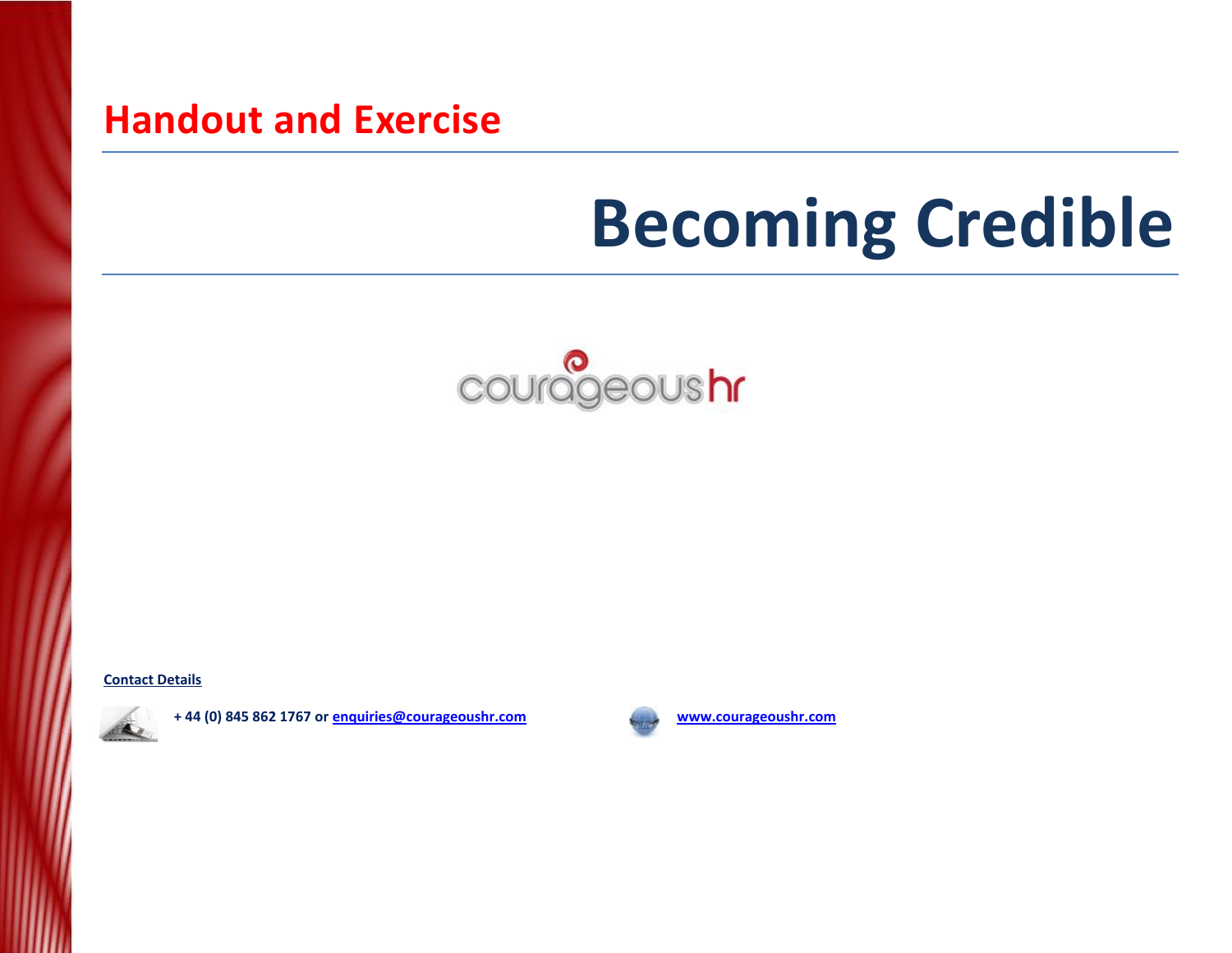

### **How you can become credible**

#### *Credibility is:*

- $\blacksquare$  the quality of being believable or trustworthy
- $\blacksquare$  the foundation of an HR's professional relationship with an organisation
- **hard to win and easy to lose**
- based on the perception of the recipient .
- **E** contextual i.e. credibility in the workplace does not automatically give an individual credibility outside of work.
- independent of formal power relationships and organisation structure п
- ш both individuals and groups have credibility.

|                        |                |                                                                                                                       | Your          |  |   | <b>Your Audiences' View Score</b> |                |
|------------------------|----------------|-----------------------------------------------------------------------------------------------------------------------|---------------|--|---|-----------------------------------|----------------|
|                        |                | <b>Description</b>                                                                                                    | <b>Scores</b> |  |   |                                   |                |
|                        |                |                                                                                                                       |               |  | 2 | 4                                 | <b>Average</b> |
| 5. Proactively and     | 1              | I keep my promises and commitments and deliver on them                                                                |               |  |   |                                   |                |
| consistently           | $\overline{2}$ | Having a reputation for success based on a track record and<br>perceived value                                        |               |  |   |                                   |                |
| <b>4. Consistently</b> |                | Knowing your audience                                                                                                 |               |  |   |                                   |                |
| 3. Regularly           |                | What is important to them, their language, their world, their drivers                                                 |               |  |   |                                   |                |
| 2. Occasionally        | 3              | What their limits are e.g. for social interaction, change                                                             |               |  |   |                                   |                |
| 1. Never               |                | Work with them, not separate from them                                                                                |               |  |   |                                   |                |
|                        | Δ              | Personal honesty - Tell the truth and if you can't tell the truth, say<br>you can't and give a reason                 |               |  |   |                                   |                |
|                        | 5              | Knowing yourself, your personal limits ('where to draw the line'),<br>your beliefs, principles and what you stand for |               |  |   |                                   |                |
|                        | 6              | Having greater knowledge or experience than your audience                                                             |               |  |   |                                   |                |
|                        | 7              | Appropriate use of language to inspire others, be positive and<br>assertive, and impart knowledge                     |               |  |   |                                   |                |
|                        | 8              | Knowing credible others                                                                                               |               |  |   |                                   |                |
|                        | 9              | Being seen to be in control and have a plan / answers in a situation of<br>high uncertainty e.g. rapid change         |               |  |   |                                   |                |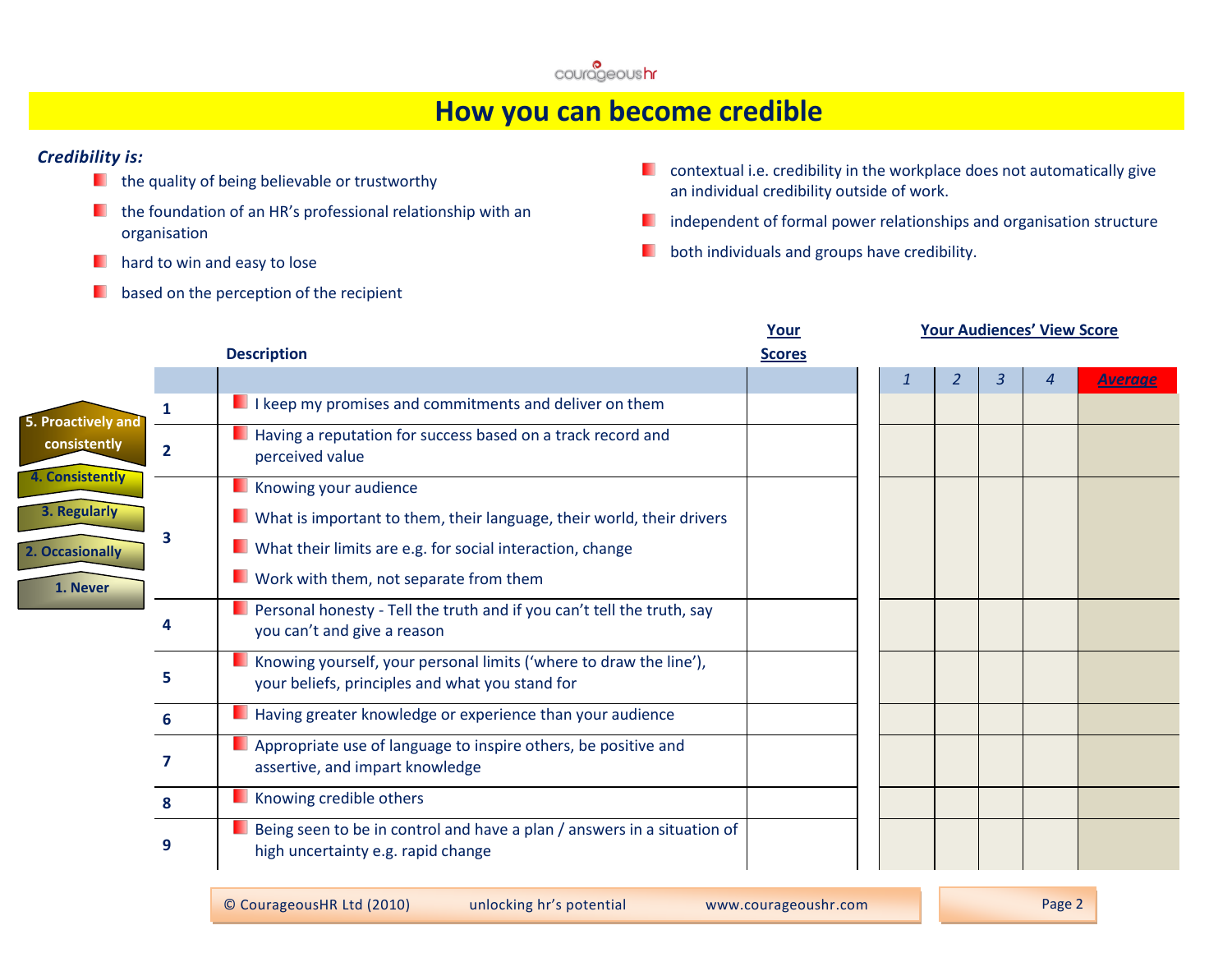

### **The Credibility Matrix**

*In the matrix below place the number for each item listed above, at the intersection of how you perceive your score and how your audience might perceive it. For example, if you put a "4" in the "Your View" column and a "2" in the "Your Audiences View" column, you would put the item number in the upper left-hand quadrant.*



*When you're finished placing item number for each item in your list, notice where the numbers seem to be clustering. Do you tend to have a large difference between your view and your audiences or are the perceptions similar?* 

- Where there is a similar high perception of an item (i.e. Credible Partners), these are strengths that you need to reinforce and build on.
- Where there is a similar low perception of an item (i.e. Non Value Adding), these areas are weaknesses and you need to strengthen them.
- Where there is a large difference in perception and your view is high (i.e. Out Of Touch), these strengths need to be better communicated to your audience.
- Where there is a large difference in perception and your view is low (i.e. Getting the basics right), these are personal strengths that although you may not value, your audience does. You need to use these as a foundation for building other credibility items.

*Typically, many results fall into the Out of Touch Box, where credibility gap is derived from the lack of awareness of the individual's previous successes and experiences.*

### **NB: Where there is a large difference in perceived strength, you may wish to seek independent verification before building an Action Plan.**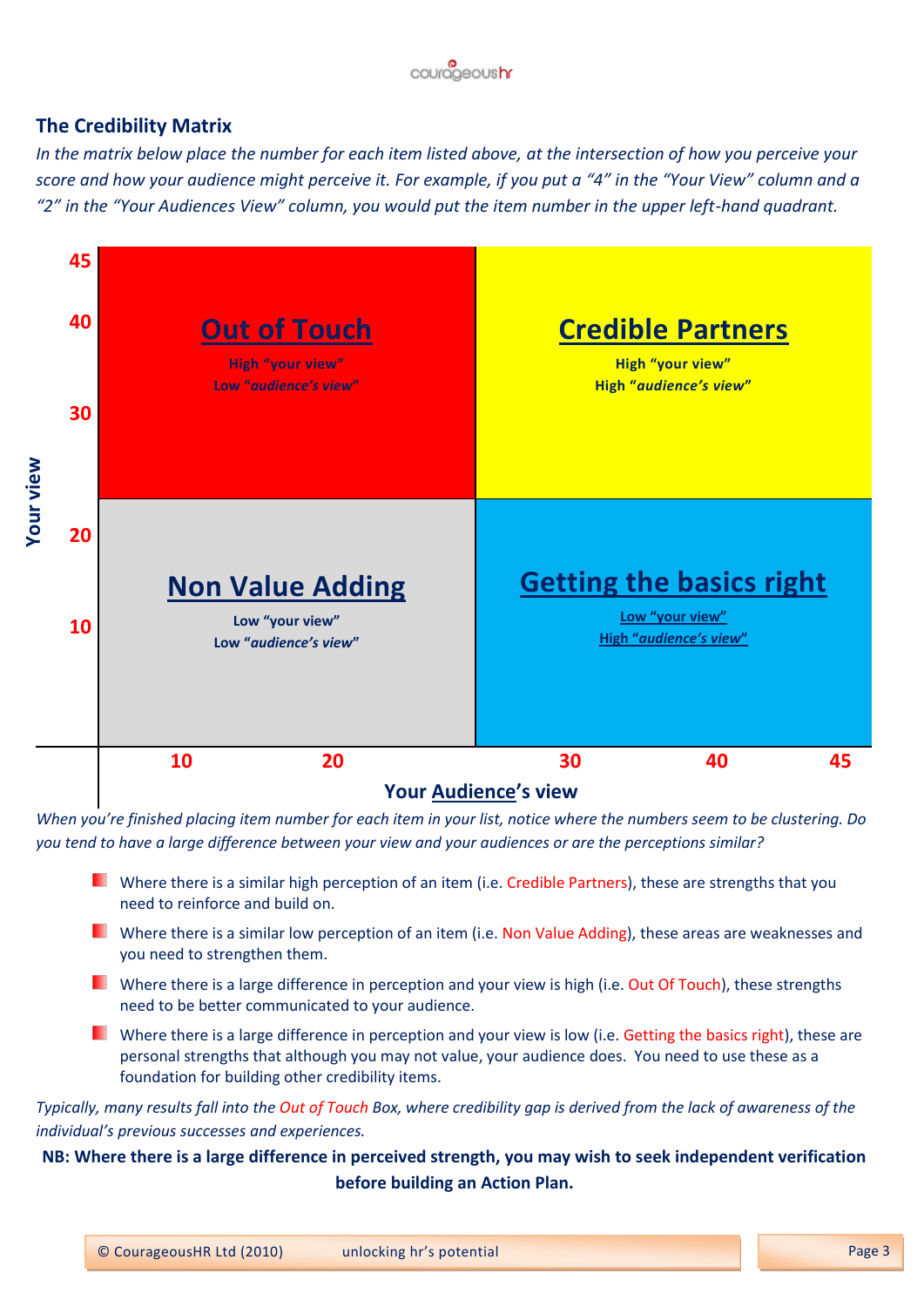

### **Credibility Building Tactics**

| If you scored between 0-3 for any of the items, consider the following credibility-building tactics:<br><b>Promises and commitments</b> |                                                                                                                                                                | <b>Previous successes and experience</b> |                                                                                                                                                                     |  |  |  |
|-----------------------------------------------------------------------------------------------------------------------------------------|----------------------------------------------------------------------------------------------------------------------------------------------------------------|------------------------------------------|---------------------------------------------------------------------------------------------------------------------------------------------------------------------|--|--|--|
|                                                                                                                                         | Take small steps and easy wins to build your<br>"credibility bank"                                                                                             |                                          | Communicate and refer to previous<br>successes and experiences                                                                                                      |  |  |  |
|                                                                                                                                         | Set clear expectations and measurable outcomes<br>Ensure clear understanding and agreement                                                                     | ٠                                        | Publicise your successes to a wider<br>audience e.g. industry journals                                                                                              |  |  |  |
|                                                                                                                                         | Reinforce expectations regularly                                                                                                                               |                                          | Relate previous success to what your<br>audience values                                                                                                             |  |  |  |
|                                                                                                                                         | Keep the audience updated on the current status<br>whenever possible                                                                                           |                                          | Share learnings, good and bad                                                                                                                                       |  |  |  |
|                                                                                                                                         | Under promise and over deliver                                                                                                                                 |                                          | Treat current commitments as potential<br>future successes                                                                                                          |  |  |  |
|                                                                                                                                         | Celebrate success!                                                                                                                                             |                                          |                                                                                                                                                                     |  |  |  |
| Know your audience                                                                                                                      |                                                                                                                                                                |                                          | <b>Associate with credible people</b>                                                                                                                               |  |  |  |
|                                                                                                                                         | Use 2 way communication techniques                                                                                                                             |                                          | Credibility will come from both you and<br>your function / group<br>Ask credible people to support you and<br>communicate your previous successes                   |  |  |  |
|                                                                                                                                         | In the beginning, ask simple questions. This will<br>be expected and it easier than not knowing at a<br>later stage                                            | ш                                        |                                                                                                                                                                     |  |  |  |
|                                                                                                                                         | Learn and use your audiences language                                                                                                                          |                                          | To maximise your personal credibility, you                                                                                                                          |  |  |  |
|                                                                                                                                         | Relate your successes and experiences to their<br>experiences / issues / drivers                                                                               |                                          | have to ensure the group maximises their<br>credibility                                                                                                             |  |  |  |
|                                                                                                                                         | Learn your audiences limits - personal, group,                                                                                                                 |                                          | Obtaining visible senior management<br>commitment to agreed actions                                                                                                 |  |  |  |
|                                                                                                                                         | cultural                                                                                                                                                       |                                          |                                                                                                                                                                     |  |  |  |
|                                                                                                                                         | <b>Be personally consistent</b>                                                                                                                                |                                          | Know where you add value                                                                                                                                            |  |  |  |
|                                                                                                                                         | Know what you stand for                                                                                                                                        |                                          | Understand what you have (knowledge,                                                                                                                                |  |  |  |
|                                                                                                                                         | Know what you will not do                                                                                                                                      |                                          | skills, resources, time) that your audience<br>wants                                                                                                                |  |  |  |
|                                                                                                                                         | Be prepared for (and make) hard decisions based<br>on your principles and beliefs                                                                              |                                          | If you are unable to ascertain your 'value',<br>admit it and seek to support in other ways                                                                          |  |  |  |
|                                                                                                                                         | Apply these principles consistently and be clear<br>about why the apply                                                                                        |                                          | Learn new skills and knowledge at every<br>opportunity                                                                                                              |  |  |  |
|                                                                                                                                         | Use appropriate language                                                                                                                                       |                                          | Instability brings opportunity to show value                                                                                                                        |  |  |  |
|                                                                                                                                         | Having the necessary skills, experience and<br>attitude has no value if you are unable to<br>communicate them in a way that your audience<br>finds appropriate |                                          | Where your perception of the situation<br>differs from your audience i.e. you<br>perceive greater uncertainty than they do,<br>you need to educate your audience by |  |  |  |
|                                                                                                                                         | Appropriateness includes the type, and style of<br>language, your pitch and tone, and nonverbal<br>aspects such as body language                               |                                          | relating your views to their experiences<br>Where there is instability, credibility is<br>increased if you can demonstrate a way to<br>resolve it                   |  |  |  |
| Be as honest as you can                                                                                                                 |                                                                                                                                                                |                                          |                                                                                                                                                                     |  |  |  |
|                                                                                                                                         | Be truthful wherever possible<br>If you can't tell the truth, say why                                                                                          |                                          |                                                                                                                                                                     |  |  |  |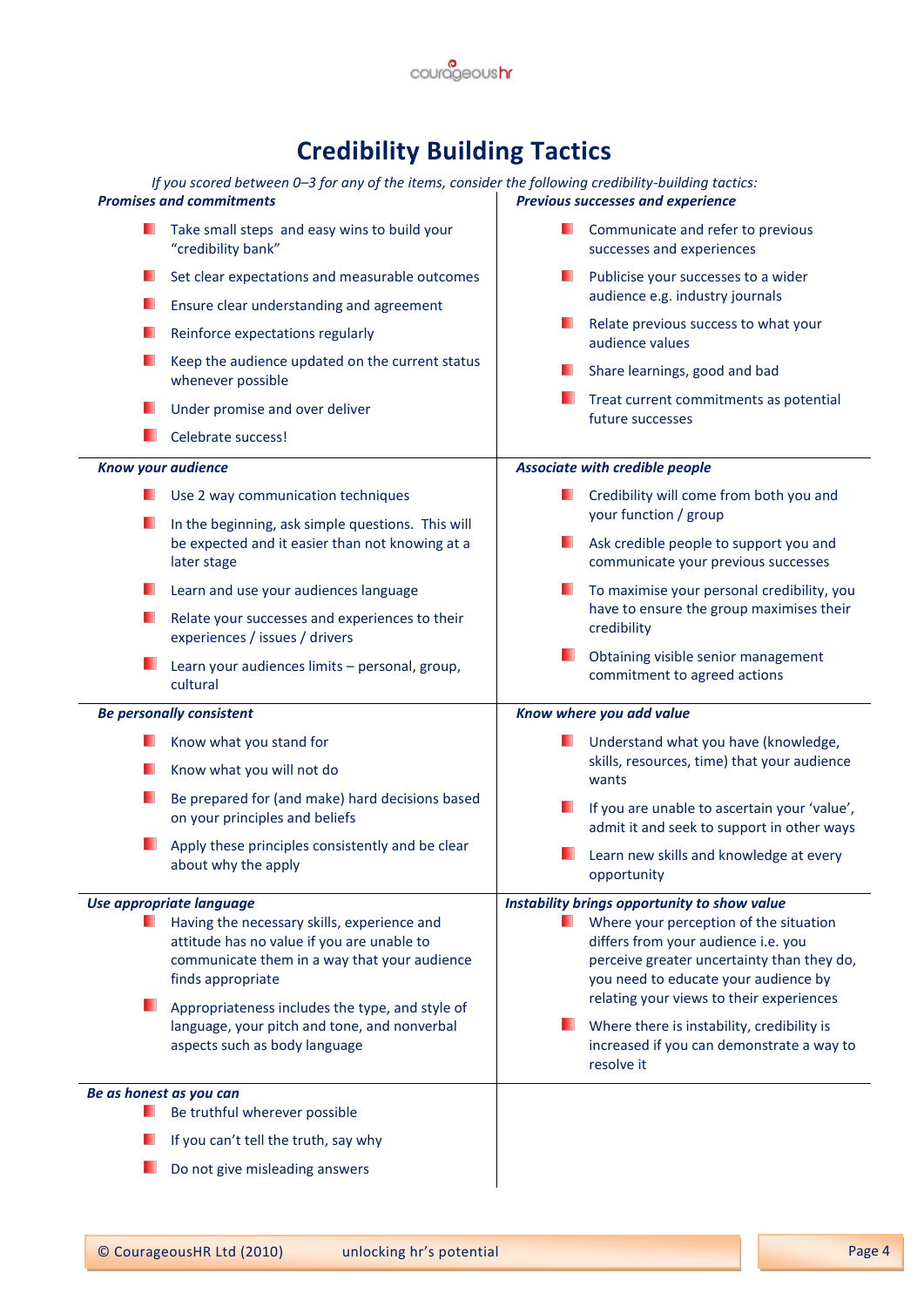

### **Building Credibility Action Planner**

*List any issues or weaknesses you have identified with your perceived credibility. Then list the actions you need to take to improve those areas.*

| <b>Perceived issue or weakness</b> | <b>Actions required</b> |
|------------------------------------|-------------------------|
|                                    |                         |
|                                    |                         |
|                                    |                         |
|                                    |                         |
|                                    |                         |
|                                    |                         |
|                                    |                         |
|                                    |                         |
|                                    |                         |
|                                    |                         |
|                                    |                         |
|                                    |                         |
|                                    |                         |
|                                    |                         |
|                                    |                         |
|                                    |                         |
|                                    |                         |
|                                    |                         |
|                                    |                         |
|                                    |                         |
|                                    |                         |
|                                    |                         |
|                                    |                         |
|                                    |                         |
|                                    |                         |
|                                    |                         |
|                                    |                         |
|                                    |                         |
|                                    |                         |
|                                    |                         |
|                                    |                         |
|                                    |                         |